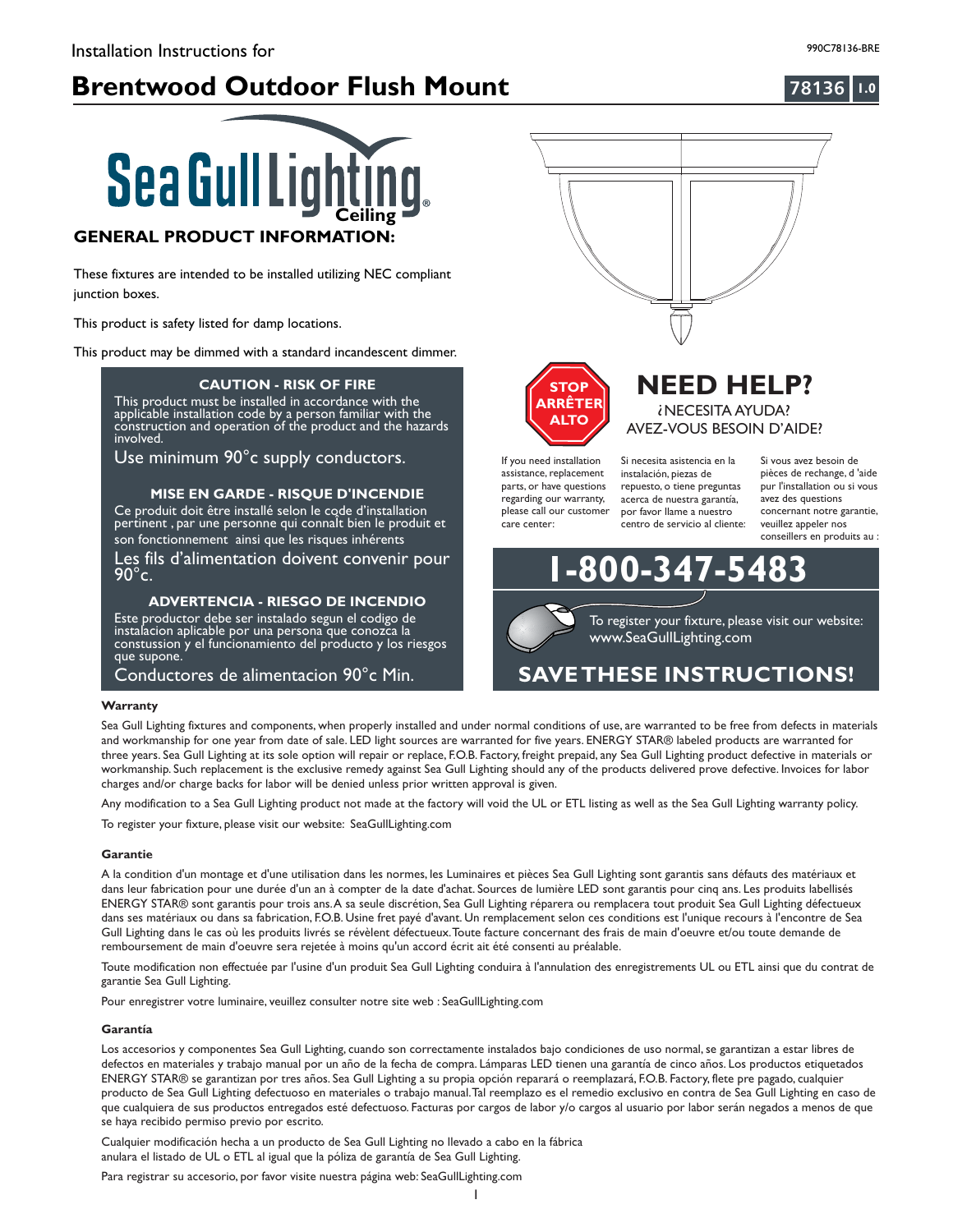# **Install the Fixture**



- Secure the mounting plate to the junction box. **1**
- Connect the fixture to a suitable ground in accordance to local electrical codes. **2**
- Connect the white fixture wire (square and/or rigid) to the neutral power line wire with a wire nut. **3**
- Connect the black fixture wire (round and/or smooth) to the hot power line wire with a wire nut. **4**
- Align the key slots on the fixture base to the mounting screws, place the fixture base onto the mounting plate, and secure it by rotating it to the narrow portion of the keyed slot. **5**
- Screw the lamps into the sockets. Refer to the label on the socket for Max Wattage information. **6**
- Screw the short end of threaded pipe to the bottom of the fixture base. **7**
- Place the shade the threaded pipe and secure it in place using the finial. CAUTION: Over tightening the finial may cause the glass to break resulting in injury. **8**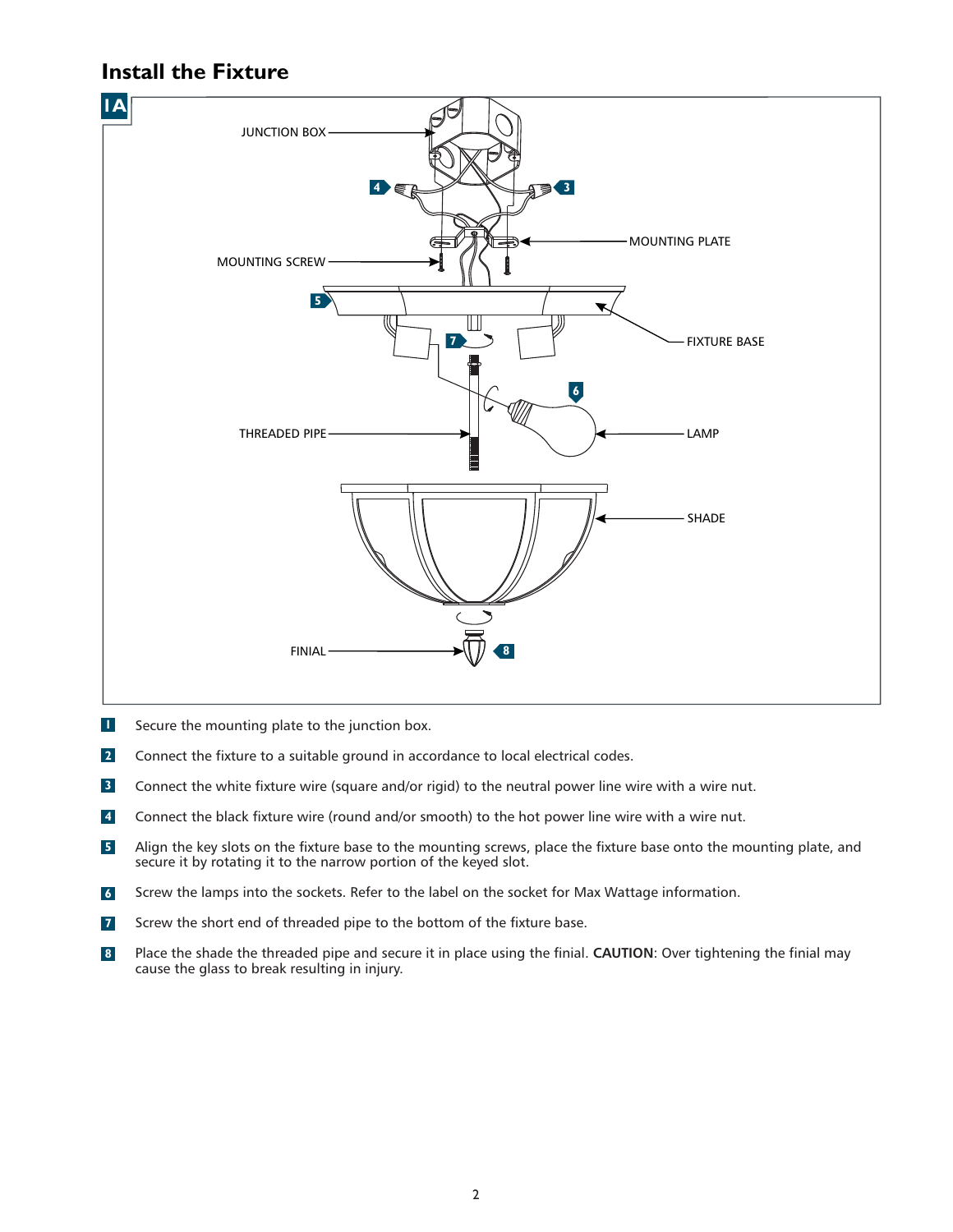## **Installer le Luminaire**



- Fixez la plaque de montage à la boîte de jonction. **1**
- Connectez l'luminaire à un terrain approprié conformément aux codes électriques locaux. **2**
- Connectez le fil blanc du luminaire (carré et / ou rigide) pour le fil de ligne à neutre avec un écrou de fil. **3**
- Connectez le fil noir du luminaire (rondes et / ou lisse) au fil de la ligne d'alimentation hot avec un écrou de fil. **4**
- Alignez les fentes clés sur la base de luminaire pour les vis de montage, placer la base de luminaire sur la plaque de montage et fixez-le en le tournant vers la partie étroite de la fente à clé. **5**
- Vissez les ampoules dans les douilles. Reportez-vous à l'étiquette sur la prise d'informations Max Puissance. **6**
- Visser l'extrémité courte de le attache filete au fond de la base de luminaire. **7**
- Placez l'abat-jour sur l'attache filete, puis fixez-les en place avec le fleuron. ATTENTION : Trop serrer le fleuron peut causer le verre se blessant. **8**